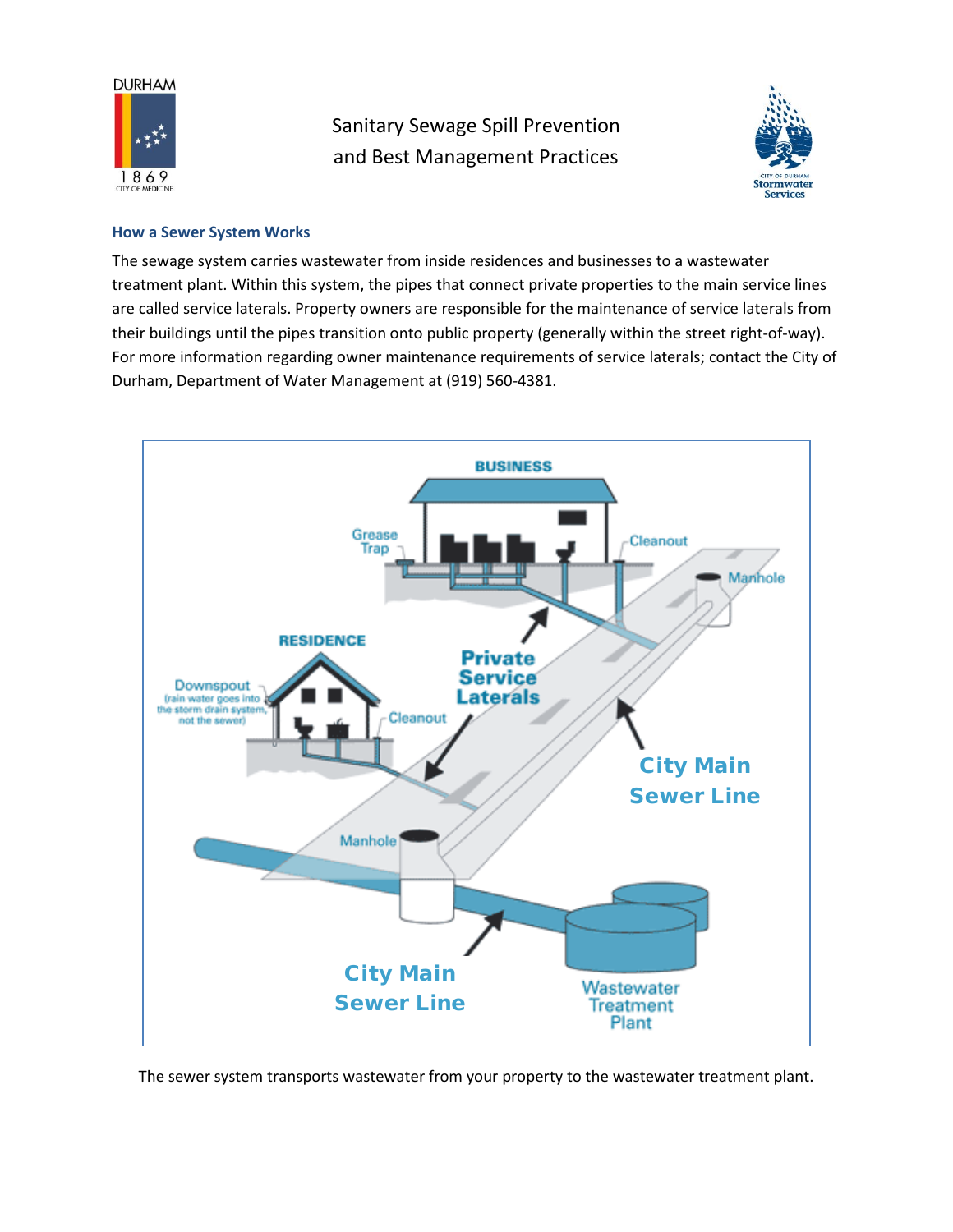#### **What is a sewage spill?**

A sewage spill occurs when wastewater leaks from a broken pipe or backs up and overflows through a manhole or cleanout. If it is not contained within a short amount of time, this sewage will flow over land and may eventually enter a drainage system or a local stream or lake. A sewage spill is sometimes called a sanitary sewer overflow.

# **Signs of a Sewer Spill**

Sewage spills may be water gushing from a manhole or a slow leak. The sewage is likely to be gray and will probably stink. You and your staff should keep an eye out for:

- Drains backing inside of your building(s)
- Unaccounted for wet areas (ground/landscape around a building, sidewalks, external walls)
- Water leaking or gushing around manhole lids, cleanouts, or outside drains

## **Common Causes of Sewage Spills**

- **Grease** is the most common cause of pipe blockages that lead to overflows. Grease builds in pipes and eventually blocks the flow of wastewater. It is important to never put grease, fats, or oils down any drain that leads to the sewer system! Grease gets into the sewer from household drains and from poorly maintained commercial grease traps and interceptors.
- **Structural problems** caused by tree roots, broken/cracked pipes, missing or broken cleanout caps, or undersized sewers can cause blockages and spills.
- **Sewage pump failure** caused by lack of maintenance, obstruction, or an electrical problem can also lead to wastewater backing up in a system. (Note: Sewage pumps are typically used when the City's sewer main is elevated more than the private service line. Not all private service lines use them.)
- **Infiltration and inflow** happen when groundwater or rainwater enters the sewer system through pipe defects and illegal connections. Pipes are not large enough to carry rain water along with wastewater and this can cause wastewater to back up in a system.

## **Who's Responsible?**

You are responsible for a sewage spill caused by a blockage or break within your private service sewer line(s). Allowing sewage from your property to discharge to a gutter, storm drain, or a waterway may subject you to penalties and/or out-of-pocket costs to reimburse the City for clean-up and enforcement efforts.

If there is a spill caused by a blockage or break in one of the City's main sewer trunk lines please report it to the City's Water Management Department. During normal business hours call (919) 560-4344. After 5:00 p.m. and on weekends call (919) 560-4384.



*TIP:* Sewage typically contains high levels of bacteria, nitrogen, and oxygen depleting compounds. Sewage spills can cause health hazards, damage to homes and businesses, and threaten the environment and local waterways.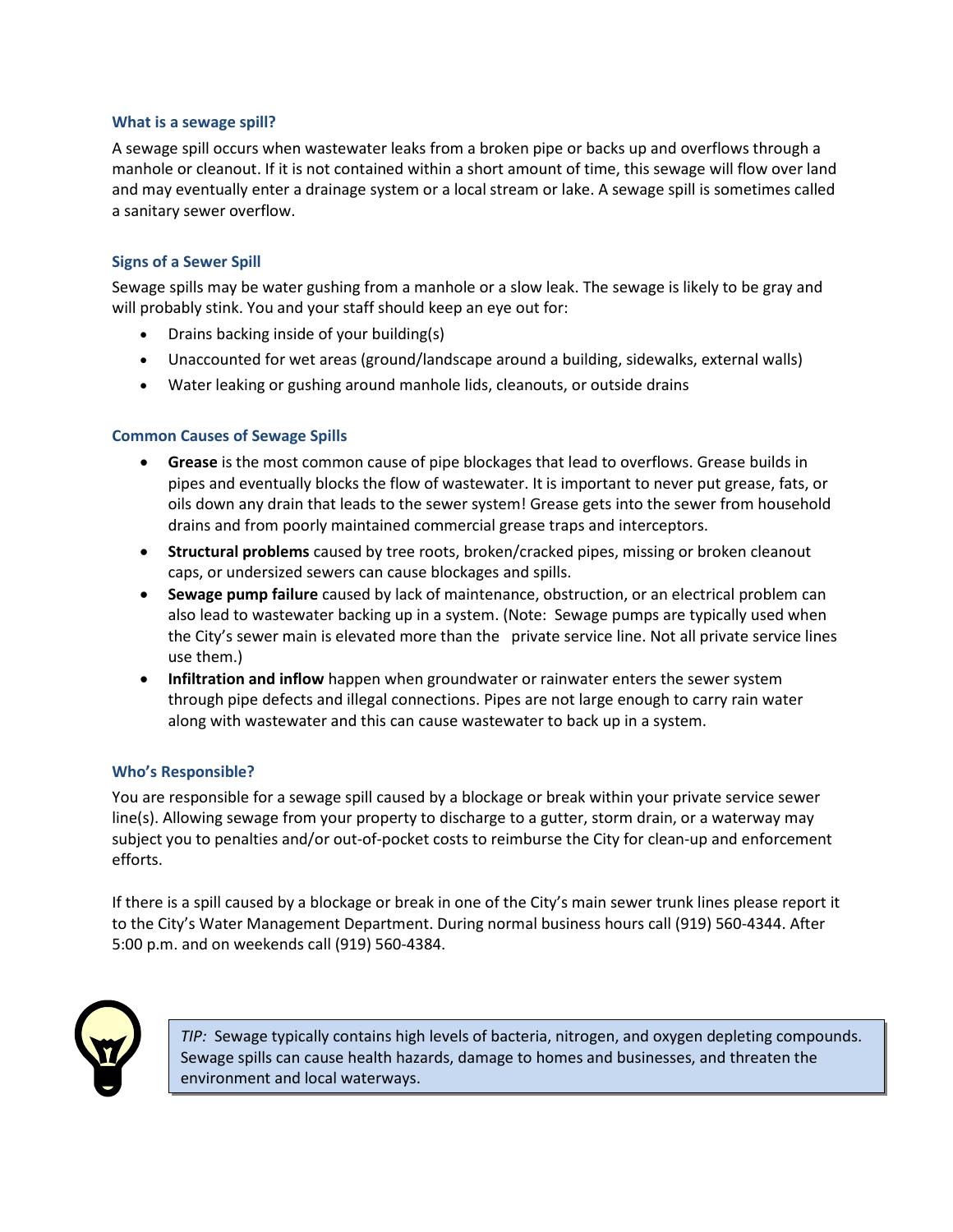## **How You Can Prevent Sewage Spills**

Landlords can prevent grease blockages by educating their tenants about proper grease disposal. This includes never pouring grease down garbage disposals, drains, or toilets. Plates and pans should be scraped into the trash before being washed. A handout (in both English and Spanish) outlining this information is available online for you to print off and give to your residents at: www.durhamnc.gov/stormwater in the Education section.

Other ways landlords can reduce the risk of sewage spills include:

- Perform routine inspections of your pipes
- Periodically clean pipes to eliminate grease, debris and roots
- Repair any structural problems
- Stop any rainwater entering your pipes

## **How to Respond to a Sewage Spill from Your Private Service Line**

A quick response is essential. Having the necessary materials, contact information, and a plan of action will allow you to quickly respond to a sewer spill. You or a contractor working on your behalf are required to **immediately**:

- 1. **Notify:**
	- Durham's Stormwater Services Division at (919) 560-7946
	- Durham's Water Sewer Maintenance Division at (919) 560-4344 during normal business hours or at (919) 560-4384 after normal business hours
	- North Carolina's Department of Water Quality at their 24-hour emergency response number (800)-858-0368 for sewage spills that reach waters of the state or which are 500 gallons or larger
- 2. **Control and minimize the spill.** Keep spills contained on private property and out of gutters, storm drains, and public waterways by shutting off or not using the water.
- 3. **Use sandbags, dirt, and/or plastic sheeting** to contain the spilled sewage.
- 4. **Find the source(s) of the spill and stop it** (see the Common Causes of Sewage Spills above). Ideally you should call a plumbing professional to clear blockages and make necessary repairs.
- 5. **Clean up** the spilled sewage (both solids & liquids) and properly dispose of it. Small spills (< 25 gallons) can be cleaned up with a mop and a bucket whereas larger spills (> 25 gallons) require mechanical methods such as pumping and/or vacuuming and should be handled by an environmental clean-up contractor. Affected areas can include, but are not limited to the ground, the storm drainage system, and waterways such as streams, ponds, and wetlands. Proper disposal of sewage consists of disposing of it in a permitted treatment system. Failure to respond promptly often results in much higher cost of cleanup.
- **6. Apply hydrated lime** to reduce bacteria levels in the affected areas (hydrated lime is white powder lime available at most home improvement stores). *Caution: Do not apply lime to waterways or in the storm drainage system!*



*Caution:* Untreated sewage has high levels of disease causing viruses and bacteria. Keep people and pets away from the affected area. Call your local health care agency for more information. Always wear gloves and wash your hands when handling untreated sewage.